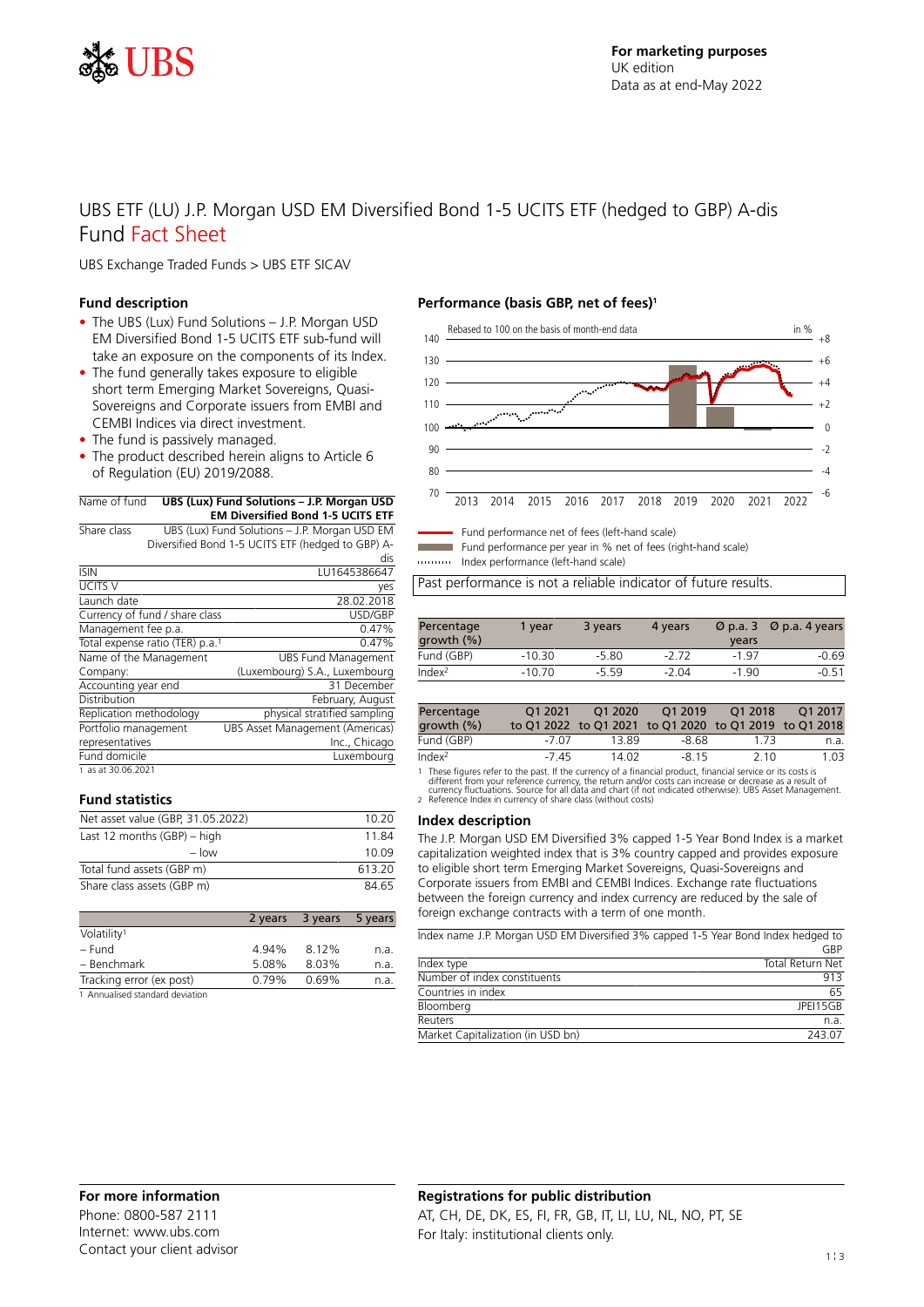# UBS ETF (LU) J.P. Morgan USD EM Diversified Bond 1-5 UCITS ETF (hedged to GBP) A-dis

# **Credit quality (%)**

| Index      |          |  |  |
|------------|----------|--|--|
| $AA+$      | 0.3<br>Г |  |  |
| AA         | 1.7      |  |  |
| AA-        | 2.9      |  |  |
| $A+$       | 3.1      |  |  |
| Α          | 3.3      |  |  |
| А-         | 7.8      |  |  |
| BBB+       | 4.6      |  |  |
| <b>BBB</b> | 10.0     |  |  |
| BBB-       | 8.3      |  |  |
| BB+        | 5.6      |  |  |
| BB         | 1.7      |  |  |
| BB-        | 11.8     |  |  |
| $B+$       | 8.8      |  |  |
| Β          | 5.0      |  |  |
| B-         | 3.8      |  |  |
| <b>NR</b>  | 19.7     |  |  |
| $CCC +$    | 1.4      |  |  |
| Others     | 0.2      |  |  |
|            |          |  |  |

# **10 largest positions (%)**

|                                          | Index |
|------------------------------------------|-------|
| KW KUWAIT INTFRNATIONAL 3<br>1/2% DUE 27 | 1.4   |
| KZ REPUBLIC 5 1/8% DUE 25                | 0.9   |
| IL TEVA 3.15% DUE 26                     | 0.8   |
| OM OMAN GOVERNMENT 4 3/4%<br>DUF 26      | 0.7   |
| AZ SOUTHERN GAS 6 7/8% DUE 26            | 0.7   |
| PL REPUBLIC 4% DUE 24                    | 0.7   |
| KE REPUBLIC 6 7/8% DUE 24                | 0.6   |
| HU REPUBLIC 5 3/8% DUE 24                | 0.6   |
| EG REPUBLIC 7 1/2% DUE 27                | 0.6   |
| HR REPUBLIC 6% DUE 24                    | 0.6   |

# **Benefits**

Clients benefit from the flexibility of an exchange-traded investment.

Provides access to this segment of the market with a single transaction.

Optimised risk/return profile thanks to a broad diversification across a range of countries and sectors.

The fund offers a high degree of transparency and cost efficiency.

# **Risks**

This UBS Exchange Traded Fund invests in treasuries and corporate bonds and may therefore be subject to high fluctuations in value. For this reason, an investment horizon of at least five years and corresponding risk tolerance and capacity are required. All investments are subject to market fluctuations. Every fund has specific risks, which can significantly increase under unusual market conditions. Sustainability risks are not considered as part of the Index selection process. Therefore, sustainability risks are not systematically integrated. As a result, the net asset value of the funds assets is directly dependent on the performance of the underlying index. Losses that could be avoided via active management will not be offset.

# **Listing and trading information**

| Exchange              | Trading currency | Trading hours (local time) | <b>Bloomberg Ticker</b> | <b>Reuters RIC</b> | iNAV Bloomberg  |
|-----------------------|------------------|----------------------------|-------------------------|--------------------|-----------------|
| London Stock Exchange | GBX              | 09:00am - 05:30pm CET      | UBXXIN                  | JBXX.I             | <b>UFTFUBXX</b> |
| SIX Swiss Exchange    | GBP              | 09:00am - 05:30pm CET      | SHEMG SW                | SHFMG.S            | ISHEMG          |

# **Important information**

Past performance is not a guide to future performance. The value of investments and the income from them may go down as well as up and are not guaranteed. Investors may not get back the amount originally invested. Changes in rates of exchange may cause the value of this investment to fluctuate. The information contained in this document should not be considered a recommendation to purchase or sell any particular security and the opinions expressed are those of UBS Asset Management and are subject to change without notice. UBS funds make use of the Temporary Permissions Regime allowing EEA-domiciled funds to be distributed in the UK for a limited period until full authorisation is obtained. For reporting fund status, please visit the HMRC's website. The protections offered by the UK's regulatory system, and compensation under the Financial Services Compensation Scheme, will not be available.